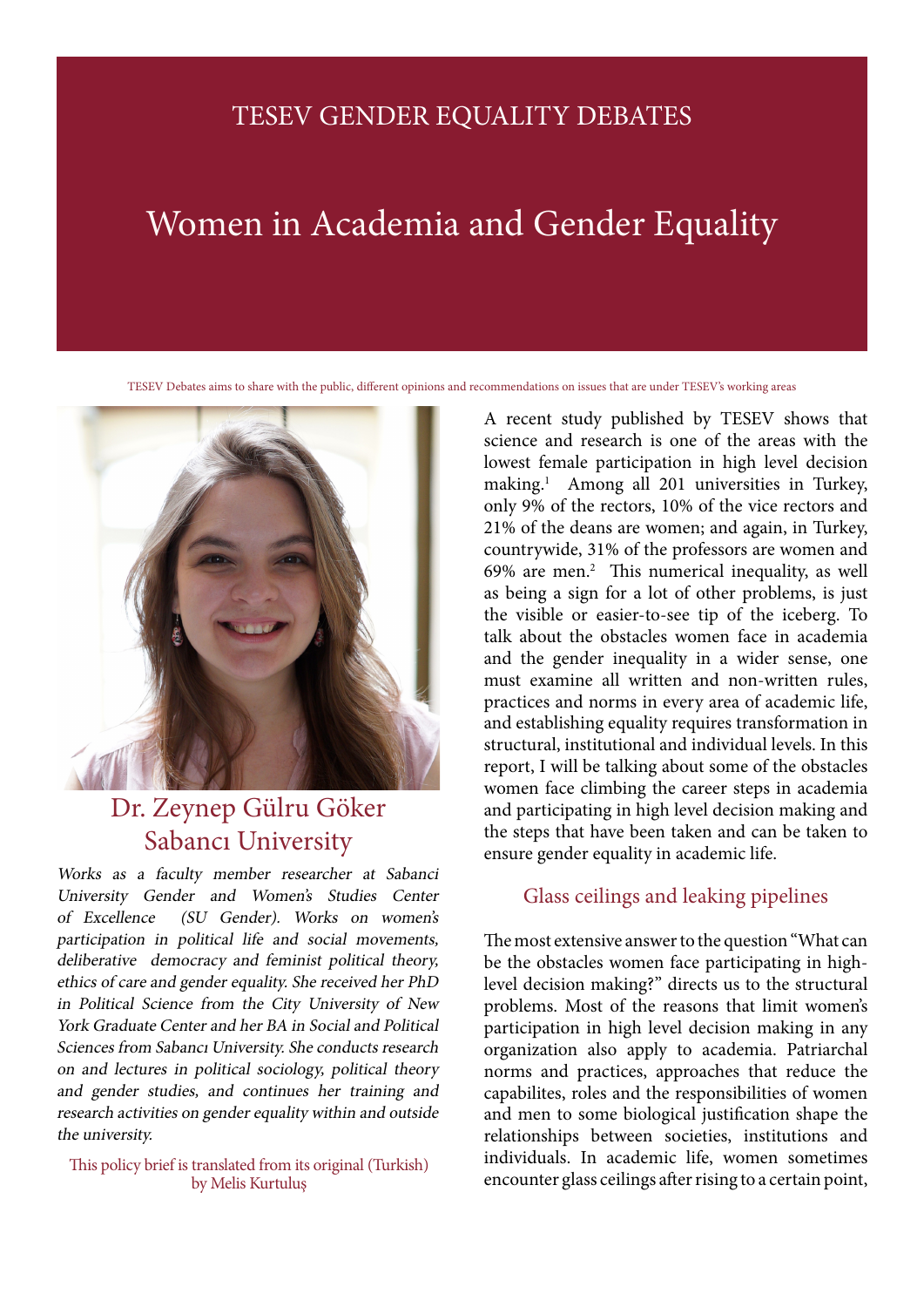sometimes they leak from a part of the pipeline and continue their career without rising. As academists and scientists are not detached from social norms, non-academic responsibilities and roles, the academic instutitutions also, are not genderless structures that have been established independent of sexist stereotypes, prejudices and the practices over the years. In short, the structures, processes and resistance mechanisms that cause gender inequality and the maintenance and reproduction of it or prevent an opposite transformation can also negatively affect women's access to career opportunities.

#### Meritocracy and gender

Today, as in many other institutional structures all over the world, overt or covert discrimination based on gender is observed also in the field of science. Specifically, in universities, gender based discrimination and non-egalitarian practices can be hidden behind the objectivity of merit based academic achievement criteria on paper. For this reason, it is important to examine the concept of scientific excellence itself, to question how the achievement criterias are defined and by whom, to identify the academic concession structures and the gate keepers of science and try to transform them.

For example, in the stages of appointment, promotion and taking advantage of career development oppurtunities in universities, women can face direct or indirect obstacles, which can be both visible and invisible. According to the principle of meritbased academic progress, your academic progress should be directly proportional to the quality and the quantity of your scientific production and your contribution to educational and research activities. For this very reason, that this is contradictory to the merit principle, positive discrimination, one of the temporary structural measures taken to represent women in the decision making committees or to promote them to higher positions can be resisted, regardless of men and women, in a lot of places in the world. However, researches that examine universities from a gender perspective show that career evaluation processes can actually be far away from objectivity. It is important to note that some of the experiences, needs and responsibilities of women which vary according to their social environments may not be taken into consideration in their career evaluations. Gendered stereotypes can influence many evaluation mechanisms against women, such as references received from supervisors, students course evaluations and the preferences of grant making organizations.

#### From structural problems to individual concerns

The structural and systematic problems I mentioned above also trigger and shape personal drawbacks, fears and concerns. Therefore, we need to think twice when we hear the sentences like, women "don't want to run for senior positions" or "women themselves don't want to be managers" and similar ones. For example, the imposter syndrome, translated into Turkish as fraud syndrome, and described as a psychological phenomenon that success cannot be internalized and the person believes that she/ he earned her/his position by chance, effects women on daily basis, which is worth considering. Concerns about the fact that processes are daunting, especially the excess of responsibilities outside work such as care, compared to men, may cause women not to nominate themselves for executive positions and choose not to take advantage of some opportunities that require international travel. To see that some of the individual concerns and drawbacks stem from structural and systematic problems requires taking instutional precautions to eliminate them and establishing incentive and support mechanisms. These include, highlighting women role models and achievements, setting up mentoring programs to promote cooperation and mutual learning among women, programs to encourage early career women researchers to apply for grants and other similar formal or informal incentives, support and solidarity mechanisms.

#### Gender perspective in science and research

What would change if there are more women among the gate keepers of academia? What does integrating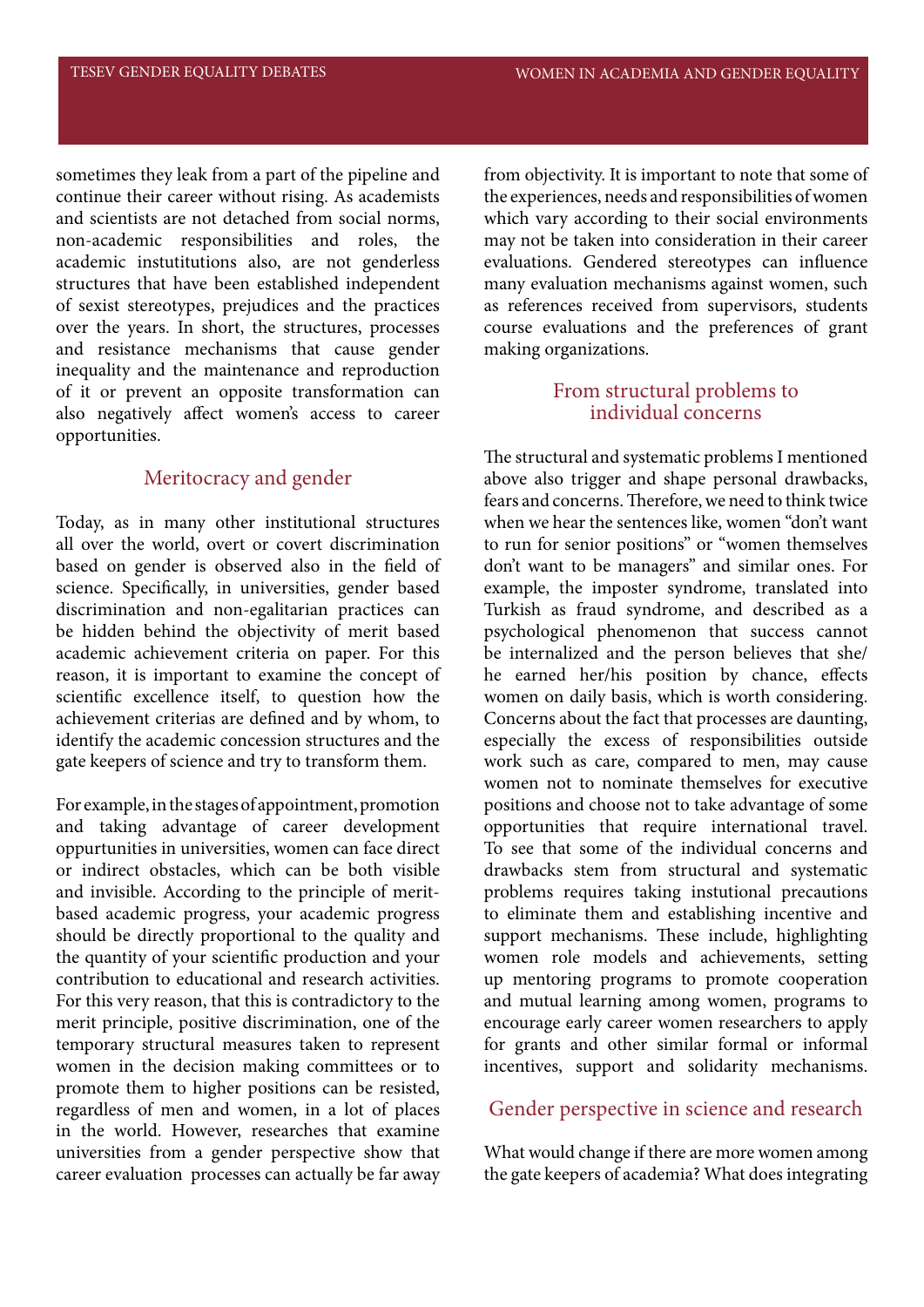a gender perspective to research mean? To have more women in decision-making in the university as well as in research funding organizations will result in including, first of all, their reflection of voices, needs, experiences, talents and knowledge in the decisions that are being taken, and a sense of management in academic culture, in which womens' knowledge and awareness from their own concrete experiences are taken into consideration. In addition to that, gender mainstreaming in education and research means including a gender perspective in all stages of the research process, from allocation of grants to the structuring of the research teams and management mechanisms, from the determination of the research's methodology to the analysis of its impacts.3 To raise awareness in this direction, activities and tranings can be organized, people who have gender equality awareness can be included in selective committees and incentive mechanisms can be put into practice. For example, the European Commission grant committees, when deciding between two research project proposals with the same score, are encouraging researchers to consider gender equality by selecting the application which aims also to analyze this topic and which has a gender balance in the research team and the management. There is no doubt that not every woman executive can have gender equality awareness and the presence of men with such awareness in committees can also be very transformative. In short, including gender perspective in the management mechanisms at universities and other scientific and research institutions will pave the way for a long term transformation in academic culture.

## Institutional transformation for gender equality

Universities can take important steps to promote gender equality and there are some significant efforts in this direction, both worldwide and in Turkey. The steps of institutional transformation efforts to ensure gender equality can be summarized as follows: collecting data, identifying the current situation and needs, then planning the actions according to the needs of the institution, organizing training and

awareness activities that will strengthen institutional capacity, to develop and implement an action plan for achieving numerical and other objectives by taking support from university administrations and making them commit to it, and to activate monitoring and evaluation processes, in order to ensure sustainability of the actions. It is very important to collect qualitative and quantitative data on gender equality and to conduct monitoring and evaluation systematically, in academia. It should also be added that, not only the universities but also in research funding and producing institutions should evaluate themselves and take steps to transform. We can say that supra-institutional or interinstitutional incentive mechanisms that support and reward universities and research institutions that carry out such studies are also functional to motivate universities. Some of the short and long term objectives of the transformation processes in universities are to ensure the participation of women in decision making mechanisms, to eliminate direct or indirect discrimination, based on gender equality, in the processes of appointment, promotion and career development, to include the perspective of gender equality in education and research activities, and in general, to remove all the prejudices and discriminatory practices from every stage of the academic life. While doing all that, it is important to see, gender equality is not only a matter of women, especially only a group of particular women, we should be considering the inequalities in between women and the differentiating experiences of LGBTIQ+'s as well. Gender equality mechanisms established in universities will be inclusive and sustainable as long as inequality is handled in different and cross-cutting dimensions.

## Work-life balance mechanisms

Two of the reasons that effect the career developments of women and men in different ways in academic life as well as in many areas of business life are the unequal sharing of domestic labor and care responsibilities against women and the lack of mechanisms that would balance work and private life. For this reason, women may refrain from leadership positions. Transferring care responsibilities to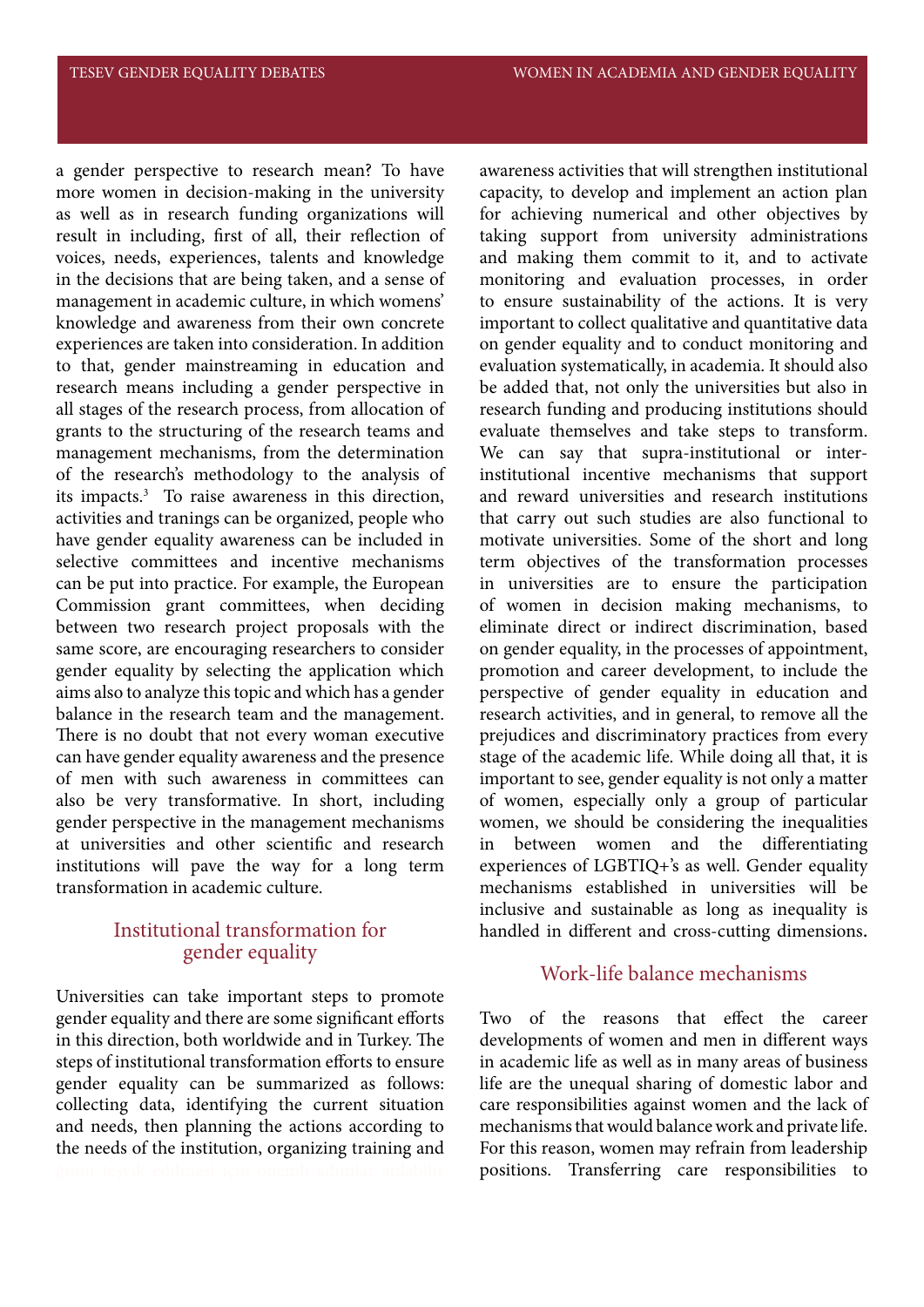other women becomes an important condition of career development. This is why it is necessary to promote awareness on care responsibility belonging equally to men and women on both personal and societal levels, and public and institutional care services need to be expanded and made accessible. We need to talk about not only the structural transformations to provide services as kindergartens, nursing homes or adjustment of working hours, but also a norm-level transformation that will ensure that neither work nor care activities should be genderspecific. When we talk about work life balance, we should be able to talk about really devoting time to our private lives from work and not overlook the inequalities in between women themselves and the needs and experiences that born from different life styles.

#### Resistence, resilience and cooperation

Awareness of gender equality in academia will not blossom overnight. It is necessary to work continuously both at institutional level, by transforming practices and regulations and on individual level, by transforming perceptions and internalizing gender equality. Awareness raising activities and trainings should not be done with the thought "we did it once and it's done", they should be repeated continuously and also the needs and context analyses should be repeated as well, since gender equality actions can frequently and systematically encounter resistance. It is very important to identify the resistance mechanisms and with that awareness, develop strategies to sustain the efforts, to train experts to work in this field and to institutionalize the gains. Van den Brink and Benschop (2012) compare gender inequality to a seven-headed dragon who is indomitable and have more than one face.<sup>4</sup> There are people who have been working to defeat this dragon, for years. Making this work visible and learning from good examples is one of the most important steps in strengthening cooperation and solidarity. Gender and women's studies programs, departments, research centers and the people who established these departments and working with them in the universities in Turkey have been encouraging the production of academic

knowledge, training experts and providing important steps towards gender equality at institutional level, for years. Education and awareness activities are organized in universities, units against sexual harassment and violence are established and interuniversity cooperation activities are conducted and also institutional gender equality action plans are being implemented by participating in EU-sponsored multinational consortiums or by individual efforts.<sup>5</sup> In short, there are important studies being carried out by the universities in our country in order to ensure gender equality, to work and to get education in campuses free from discrimination, violence and harassment. I think it is the most important condition to make all of these studies visible, to support, to strengthen the existing collaborations and to create new ones, to ensure gender equality and sustainability of the efforts carried out in this direction.